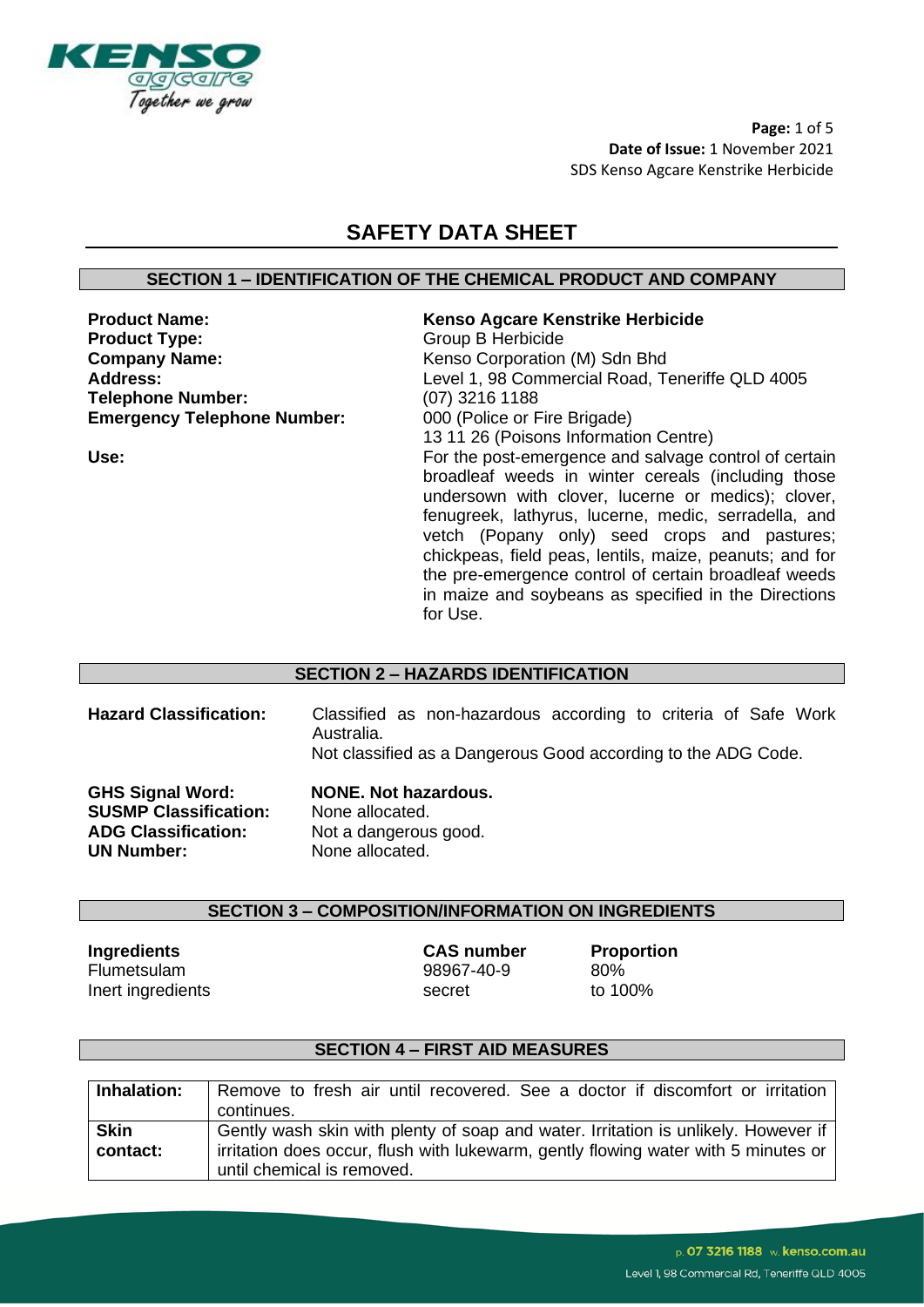

# **Page:** 2 of 5 **Date of Issue:** 1 November 2021 SDS Kenso Agcare Kenstrike Herbicide

|            | Eye contact:   Flush eyes immediately with plenty of fresh water for at least 15 minutes while  <br>holding the eyelids open. Remove contact lenses if worn. However, if irritation<br>persists, see a doctor. |
|------------|----------------------------------------------------------------------------------------------------------------------------------------------------------------------------------------------------------------|
| Ingestion: | If swallowed, do not induce vomiting; rinse mouth with water and give water to<br>drink, seek medical advice.                                                                                                  |

# **SECTION 5 – FIRE FIGHTING MEASURES**

# **Fire/Explosion Hazards**

### **Dangerous decomposition or Combustion Products**

**Thermal decomposition**

There is no risk of an explosion from this product under normal circumstances.

#### **Extinguishing Media**

Preferred extinguishing media are carbon dioxide, dry chemical, foam, water fog.

#### **Fire Fighting**

When fighting fires involving significant quantities of this product, wear a splash suit complete with self contained breathing apparatus. Do not scatter spilled material with high pressure water jets.

# **SECTION 6 – ACCIDENTAL RELEASE MEASURES**

#### **Spills and Disposal**

In the event of a major spill, prevent spillage from entering drains or water courses. Wear full protective clothing including eye/face protection.

Product spill: Sweep granules and shovel or collect recoverable product into labeled containers for recycling or salvage, and dispose of promptly.

Wash the spill area with detergent and water. Launder protective clothing before storage or re-use.

# **SECTION 7 – HANDLING AND STORAGE**

#### **Handling**

When handling this product, do not eat, drink or smoke.

When mixing this product always wear a PVC or rubber apron, elbow length PVC gloves, face shield or goggles and overalls buttoned at the wrist and neck.

When spraying this product, wear a face shield or goggles

After each day's use, wash gloves, face shield or goggles and overalls.

If product gets on skin, immediately wash area with soap and water.

#### **Storage**

Store in the closed, original container in a well-ventilated area as cool as possible out of direct sunlight. Keep from contact with fertilisers and seeds.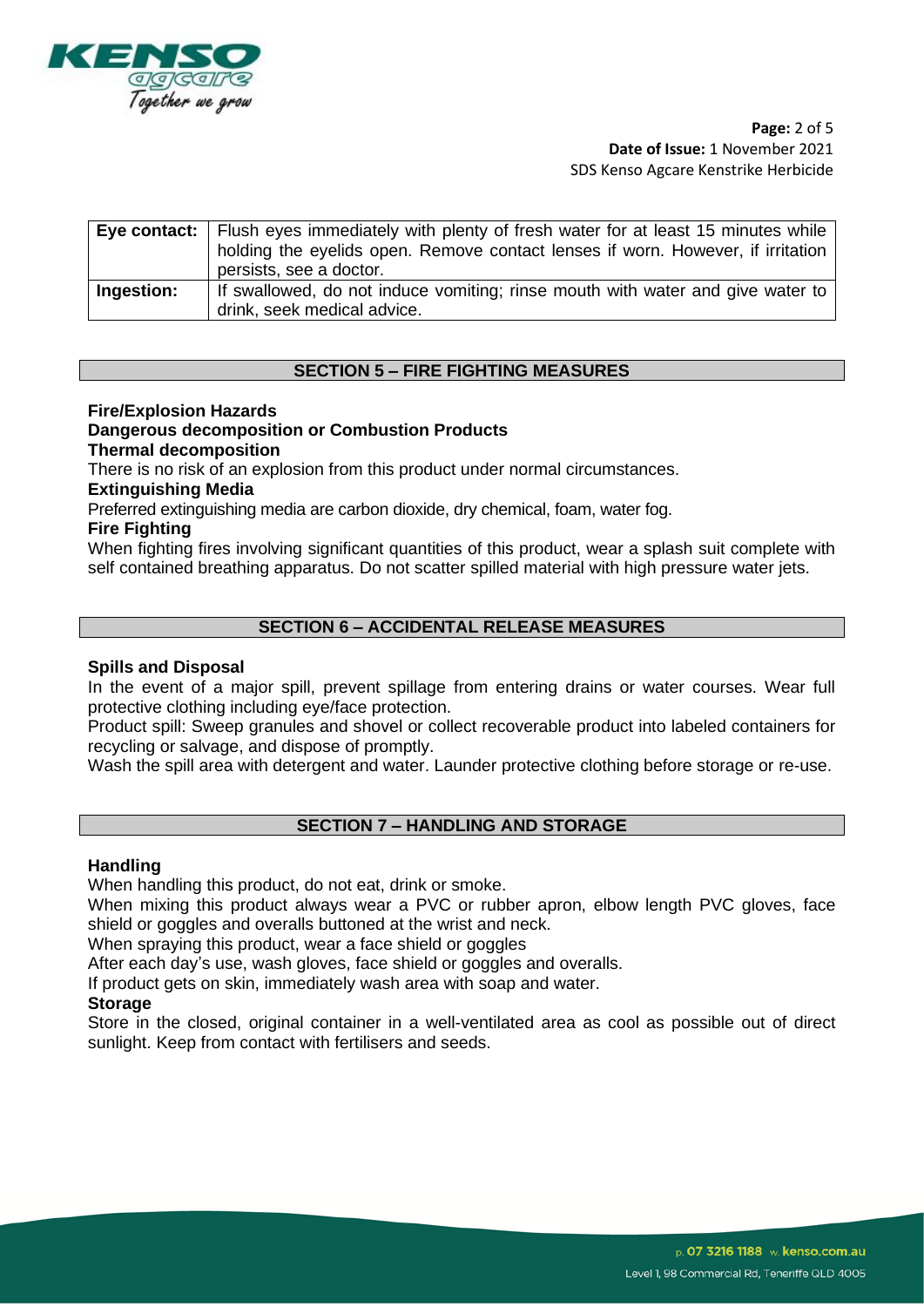

**Page:** 3 of 5 **Date of Issue:** 1 November 2021 SDS Kenso Agcare Kenstrike Herbicide

### **SECTION 8 – EXPOSURE CONTROLS AND PERSONAL PROTECTION**

#### **Exposure Limits**

Exposure limits have not been established for any of the significant ingredients in this product. **Engineering Control**

Handle in well ventilated areas, generally natural ventilation is adequate. If natural ventilation is inadequate, use of a fan is suggested.

#### **Protective Equipment**

Avoid contact with skin or clothing. Skin contact should be minimized by wearing protective clothing including elbow-length PVC gloves and face shield. If product contacts skin, immediately wash area with soap and water. After each use and before eating, drinking or smoking, wash hands, arms and face thoroughly with soap and water. Wash gloves, face shield and contaminated clothing before reuse.

#### **SECTION 9 – PHYSICAL AND CHEMICAL PROPERTIES**

**Form:** Granule Colour: Colour: Colour: Colour: Tan to b **Odour:** Characteristic **pH:** 5-7 **Vapour Pressure:** No Data **Vapour Density:** No Data **Boiling Point/range:** No Data **Melting/Freezing point:** No specific data **Solubility:** Dispersible

Tan to brown granules

#### **SECTION 10 – STABILITY AND REACTIVITY**

**Chemical stability** This product is unlikely to react or decompose under normal storage conditions. **Conditions to avoid** Store in the closed original container in a dry, cool, well-ventilated area out of direct sunlight. **Materials to avoid** Strong oxidising agents. **Hazardous reactions** Not known. Does not polymerise.

# **SECTION 11 – TOXICOLOGICAL INFORMATION**

**Acute Toxicity – Oral**   $LD_{50}$  (rats) >5000 mg/kg **Acute Toxicity – Percutaneous**   $LD_{50}$  (rabbits) > 2000 mg/kg **Acute Toxicity – Inhalation**   $LC_{50}$  (rats) (4hr) > 1.2 mg/l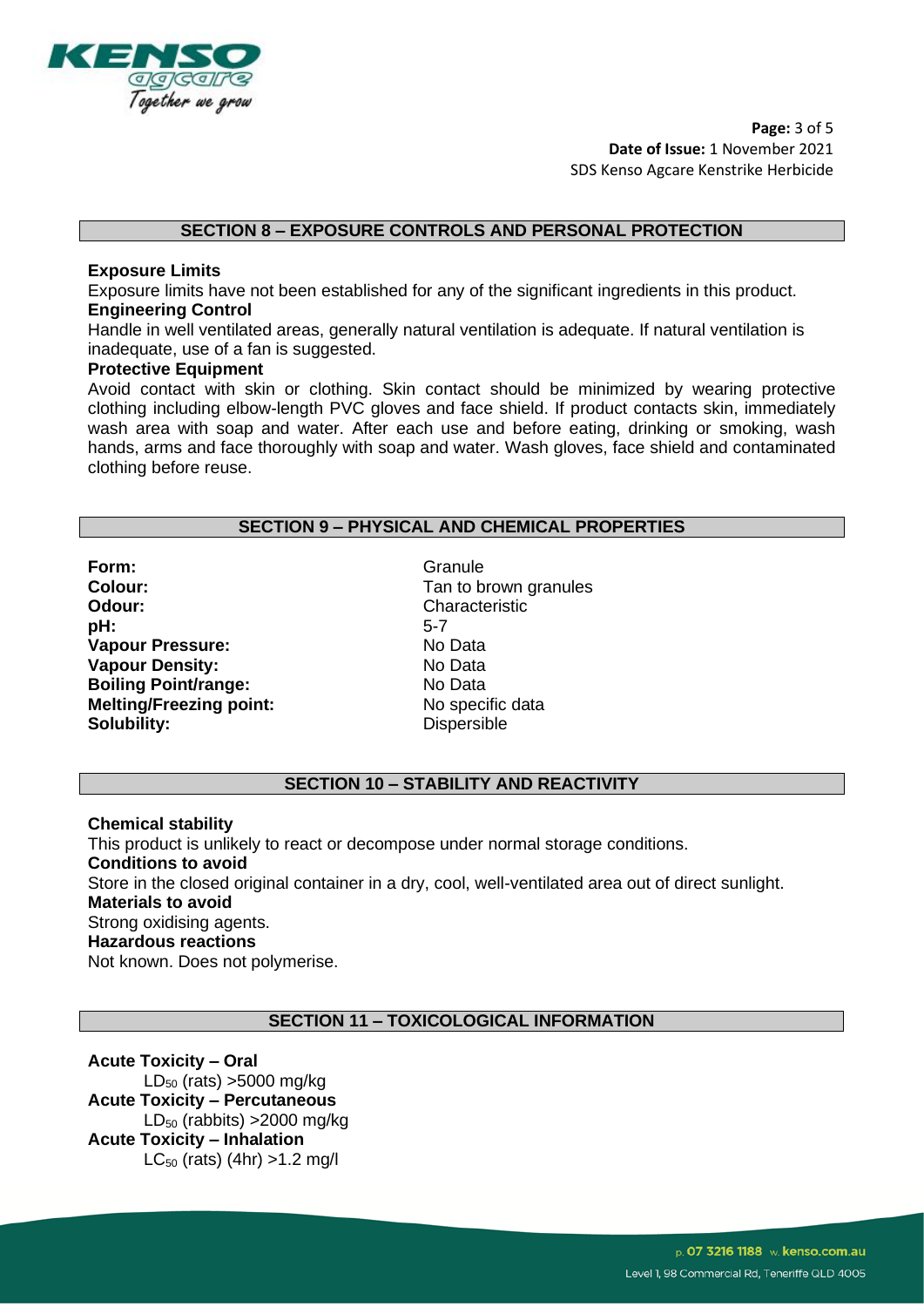

**Page:** 4 of 5 **Date of Issue:** 1 November 2021 SDS Kenso Agcare Kenstrike Herbicide

### **SECTION 12 – ECOLOGICAL INFORMATION**

This product is biodegradable. It will not accumulate in the soil or water or cause long term problems.

**Ecotoxity – Other organisms Birds:** LD 50 bobwhite quail: >2250mg/kg **Mallard ducks:** LD50: >5620 mg/l **Fish:** LC<sub>50</sub> (96h) silverside minnows: > 379mg/L

**Bees:** LC<sub>50</sub>>100μg/bee

**Worms:** LC<sub>50</sub> (14d) >950mg/kg soil

# **SECTION 13 – DISPOSAL CONSIDERATIONS**

**Disposal:** Instructions concerning the disposal of this product and its containers are given on the product label. These should be carefully followed.

# **SECTION 14 – TRANSPORT INFORMATION**

**Storage and Transport** Not a dangerous good. **UN Number (Sea Transport):** None allocated. **IMO Class/Packing Group:** None allocated. **IMO Marine Pollutant:** None allocated. **IMO Proper Shipping Name:** None allocated. Hazchem code: None allocated. ADG Class: Not a dangerous good.

# **SECTION 15 – REGULATORY INFORMATION**

**SUSMP Classification** None allocated **Packaging & Labelling** READ SAFETY DIRECTIONS BEFORE OPENING OR USING

#### **SECTION 16 – OTHER INFORMATION**

|                       | This SDS contains only safety-related information. For other data see product literature. |
|-----------------------|-------------------------------------------------------------------------------------------|
| <b>Acronyms:</b>      |                                                                                           |
| <b>ADG Code</b>       | Australian Code for the Transport of Dangerous Goods by Road and Rail                     |
| <b>CAS number</b>     | <b>Chemical Abstracts Service Registry Number</b>                                         |
| <b>Hazchem Number</b> | Emergency action code of numbers and letters that provide information to                  |
|                       | emergency services especially firefighters                                                |
| <b>IARC</b>           | International Agency for Research on Cancer                                               |
| <b>NOHSC</b>          | National Occupational Health and Safety Commission                                        |
| <b>SUSMP</b>          | Standard for the Uniform Scheduling of Medicines & Poisons                                |
| <b>UN Number</b>      | <b>United Nations Number</b>                                                              |